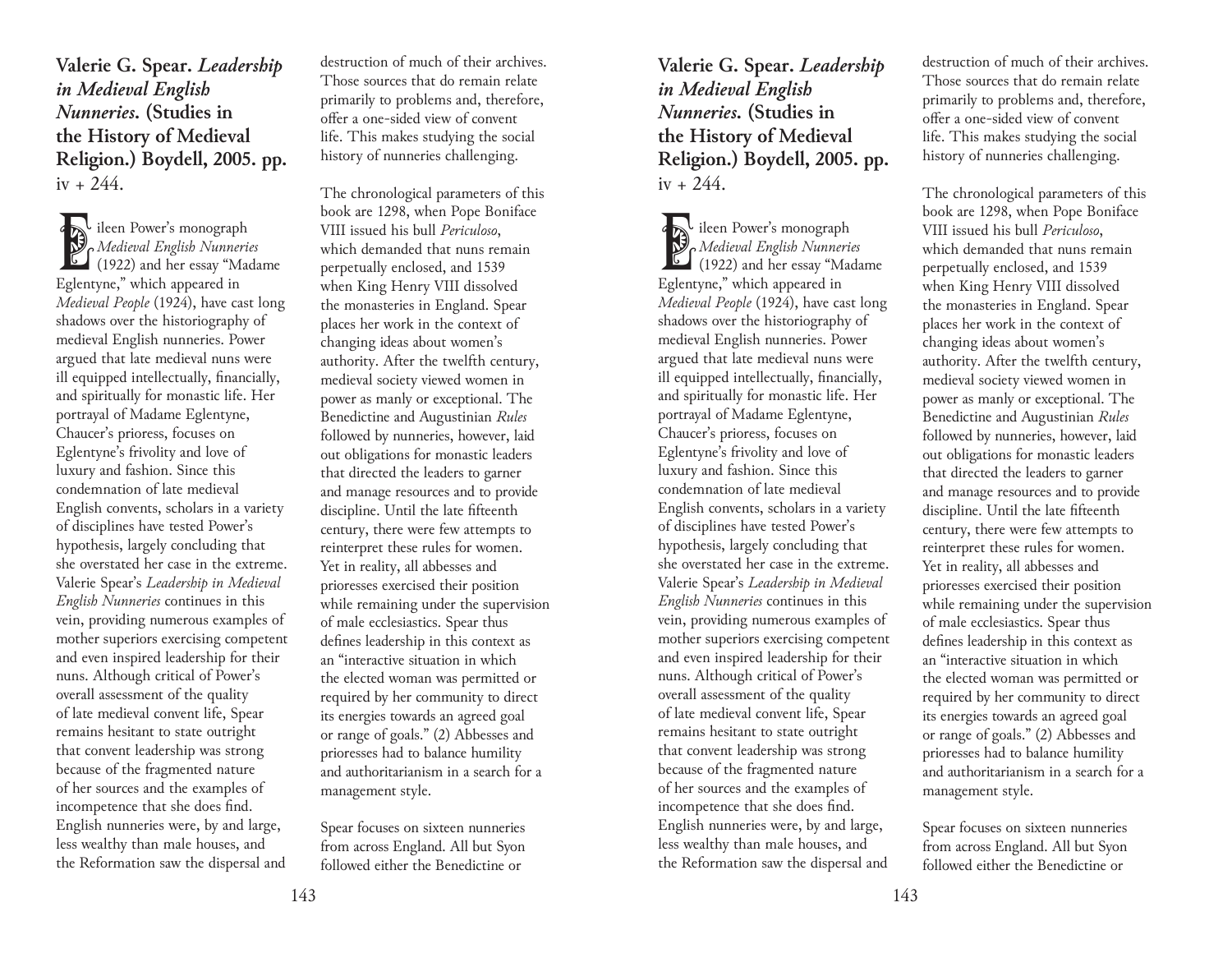Augustinian *Rules*. In the first chapter she argues for a contrast between how leadership looked from inside the nunnery with how it looked from outside the nunnery. She nicely captures the contrasting priorities of male supervisors and female superiors in two diagrams of power networks. As laid out by the rule and by ecclesiastical law, the pope and other members of the male hierarchy figure quite prominently in dictating the abbess' or prioress' duties and responsibilities. As Spear argues, however, the hierarchy was an ideal that did not exactly match reality. Daily proximity to the poor, boarders, and the household of nuns made their demands and needs figure more prominently in the superior's daily life. The pope might be at the peak of the Church hierarchy, but he was a remote figure off in Rome or Avignon and had little immediate impact on convent life. This diagram sets up the seven following chapters, which address various aspects of this dichotomy.

Chapter 2 looks at how women came to their position as superior. While *Rules* allowed for the election of an abbess or prioress, family status and connections also played a role in promoting some women to their positions of authority. Yet, Spear's evidence discounts Power's view that leadership of late medieval convents was solely a bastion of noble privilege. Chapter 3 examines at the relationship between nunneries and their episcopal supervisors. Spear argues that the various educational and ecclesiastical backgrounds of prelates make it difficult to generalize

about their attitudes toward and treatment of female religious houses. Chapter 4 takes up the relationship between nunneries and the monarch. Many convents were royal houses, so their relationship with kings was close. Yet while royal patronage conferred some benefits, it also came with some added attention and responsibilities. Chapter 5 considers the daily administrative concerns of abbesses and prioresses. Instead of the female ineptitude argued by Power, Spear finds that many prioresses and abbesses were competent and skilled at managing their houses. The lack of formal training was not a barrier to effective administration. Chapter 6 moves to clerical attitudes towards nunneries. Here Spear makes use of many of the same visitation sources used by Power. Spear finds that while the clergy were continually concerned about breaches in monastic discipline, particularly violations of enclosure, there is not enough evidence to substantiate Power's negative assessment. Moreover, the importance of clerical misogyny needs to be considered when reading these records. Chapter 7 compares Chaucer's depiction of the frivolous and worldly Madame Eglentyne with the devout and conscientious Euphemia of Wherwell as she is portrayed in her eulogy. By contrasting such different women, Spear is able to show the range of leadership styles, highlighting successes and failures. The last chapter takes up the dissolution and the different responses abbesses and prioresses had to the crisis of the Reformation. She makes the